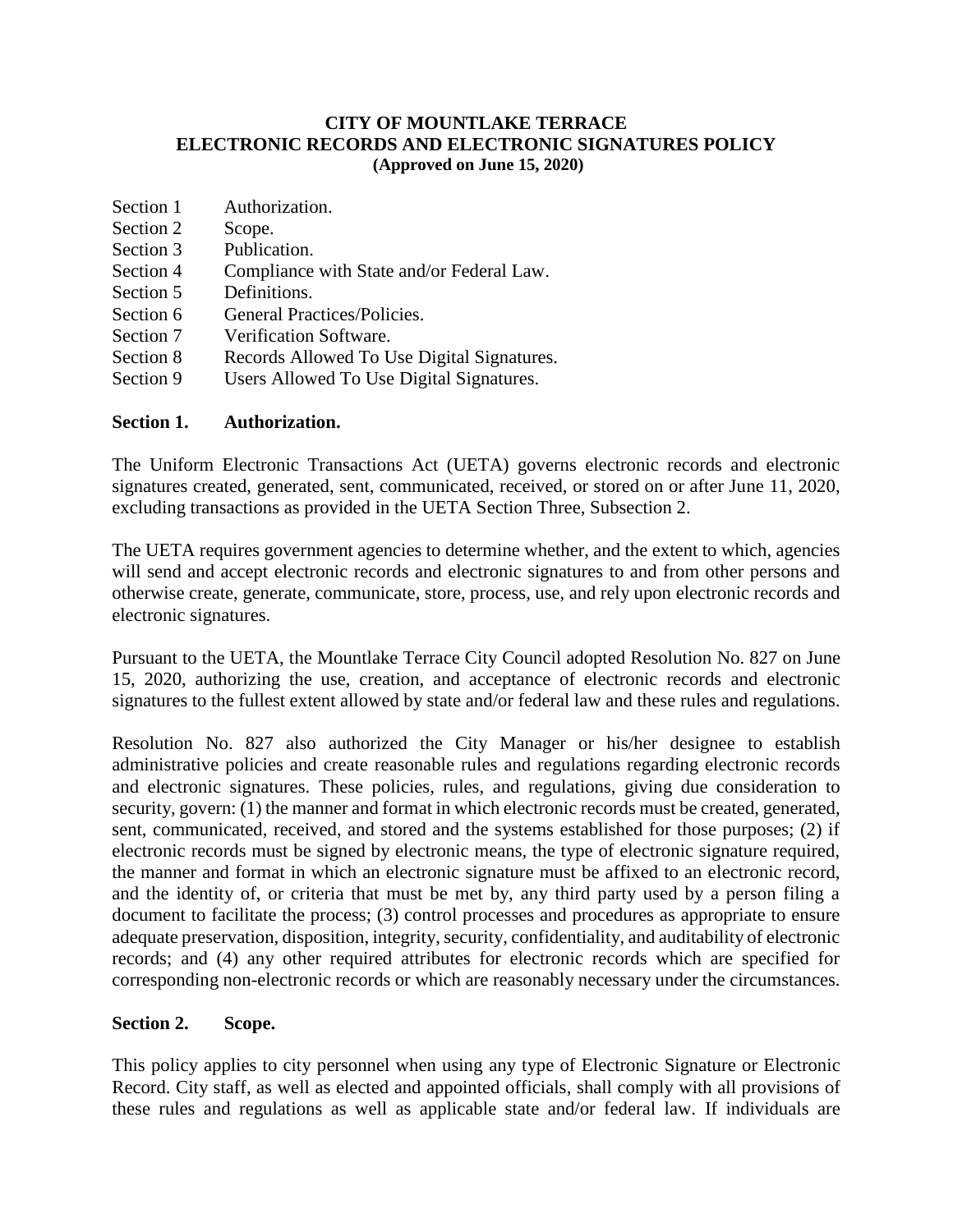uncertain with how to comply with these rules and regulations, as well as applicable state and/or federal law, they shall consult with the City Attorney and/or the City Manager before creating, generating, communicating, storing, accepting, processing, using, and/or relying on electronic records and/or electronic signatures.

#### **Section 3. Publication.**

In accordance with Mountlake Terrace Resolution No. 827, these rules and regulations shall be posted on the city's website and available for inspection in city offices upon request.

#### **Section 4. Compliance with State and/or Federal Law.**

These rules and regulations are subject to the governance and limitations expressed in state and/or federal law, including but not limited to the Uniform Electronic Transactions Act (UETA) and 15 U.S.C Ch. 96. All electronic records and electronic signatures used, created, and/or accepted by the City shall comply with applicable federal and/or state law.

#### **Section 5. Definitions.**

*Aesthetic Signature.* A special class of Electronic Signature used for aesthetic or graphical purposes and for no legal or verifiable need.

*Approved Record Type.* Records authorized to be used, created, and/or accepted bearing a Digital Signature in lieu of a required Physical Signature.

*Authorized User.* City employees, elected officials, and/or appointed officials authorized to use, create, and/or accept Digital Signatures rather than Physical Signatures.

*Digital Signature.* A special class of Electronic Signature, also known as advanced or qualified Electronic Signature, that is a transformation of a message using an asymmetric cryptosystem such that a person who has the initial message and the signer's public key can accurately determine whether the:

- (i) Transformation was created using the private key that corresponds to the signer's public key; and
- (ii) Initial message has been altered since the transformation was made (RCW  $9.38.060(5)(a)$ ).

*Electronic Record*. A record created, generated, sent, communicated, received, or stored by electronic means.

*Electronic Signature*. An electronic sound, symbol, or process attached to or logically associated with a record and executed or adopted by a person with the intent to sign the record.

*Record*. Information that is inscribed on a tangible medium or that is stored in an electronic or other medium and is retrievable in perceivable form, except as otherwise defined for the purpose of state or local agency record retention, preservation, or disclosure.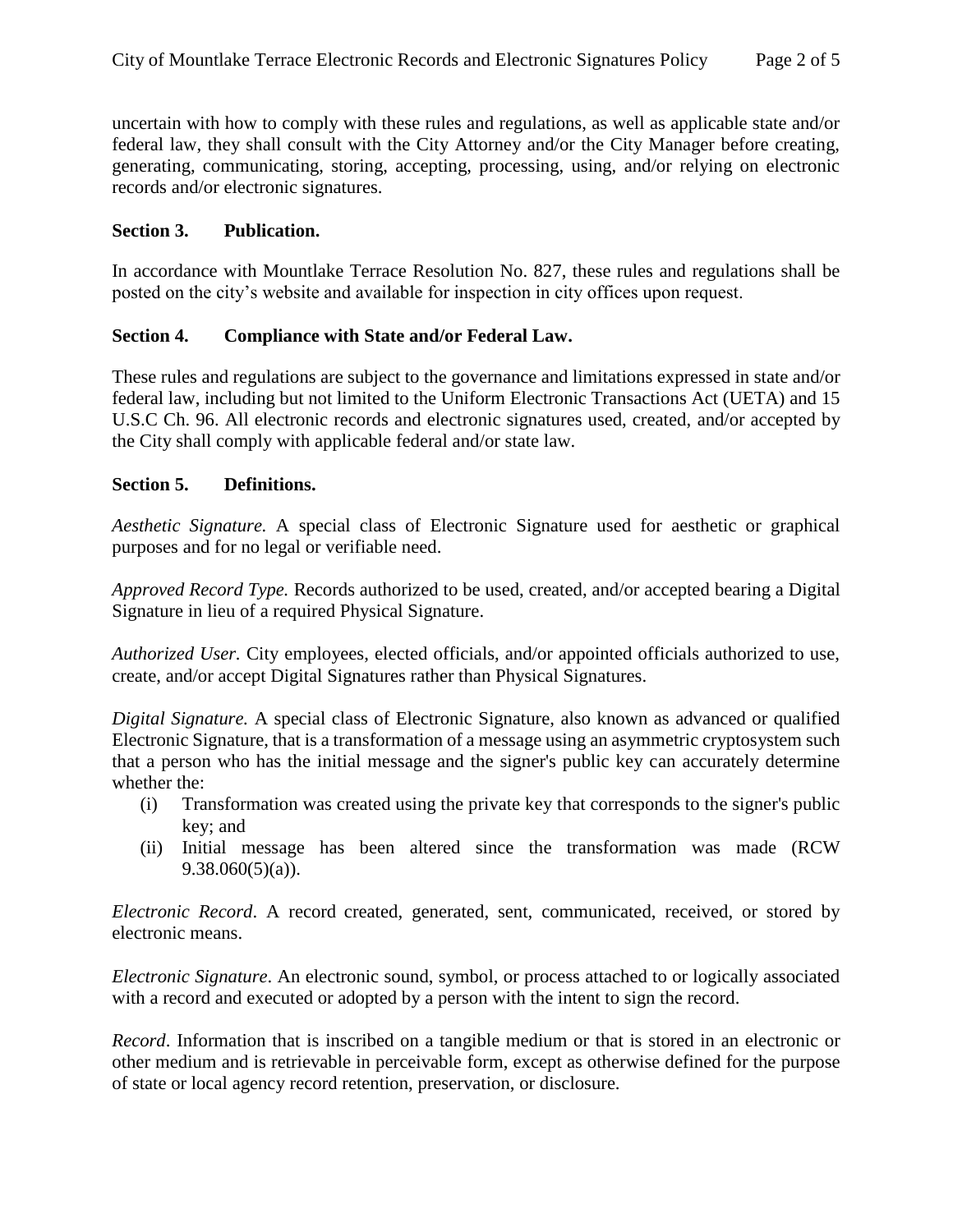*Physical Signature*. A signature created when a person physically marks a document with the intent to sign the record.

*Verification Software.* Software utilized by the City to verify adequate preservation, disposition, integrity, security, confidentiality, and auditability of Approved Record Type(s).

*Virtual Signature.* A special class of Electronic Signature used for approving records that are part of an internal administrative process or is not legally binding. Virtual Signatures must be verifiable as part of an underlying process or record.

## **Section 6. General Practices/Policies.**

- A. Digital, Aesthetic, and Virtual Signatures.
	- 1. *Digital Signatures*. Authorized User(s) only may use, create, or accept records with Digital Signatures.
	- 2. *Aesthetic and Virtual Signatures*. All City personnel as well as elected and appointed officials may use, create, or accept a Record with Aesthetic Signatures or Virtual Signatures, if the individual would otherwise be authorized to use, create, or accept the Record with a Physical Signature.
		- a. *Aesthetic Signatures*. When a signature is used for aesthetic or graphical purposes and for no legal or verifiable need, no Virtual Signature or Digital Signature is necessary. Individuals may use an electronic image of a signature for aesthetic or graphical purpose if the signature is not being used for any legal or verifiable need. Examples include, but are not limited to, newsletters, informational posters, and graphics used in email signatures.
		- b. *Virtual Signatures.* Certain City processes require City personnel to approve a record that is part of an internal administrative process or is not legally binding. Individuals may use a Virtual Signature, rather than a Digital Signature for these types of Records, but any Virtual Signature used must be verifiable as part of an underlying process or record (e.g., a clear of indication of the signature must be maintained as part of the documents or process being attested to). Examples include, but are not limited to, leave requests, memos, and letters.
- B. The City recognizes that Virtual Signatures and/or Digital Signatures are valid, to the same extent a Physical Signature would be valid, if Virtual Signatures and/or Digital Signatures comply with all applicable state and/or federal laws as well as these rules and regulations.
- C. Digital Signatures may be used on City Records requiring execution by a third party.
- D. This policy may be modified, rescinded, or replaced at any time by the City Manager or his/her designee.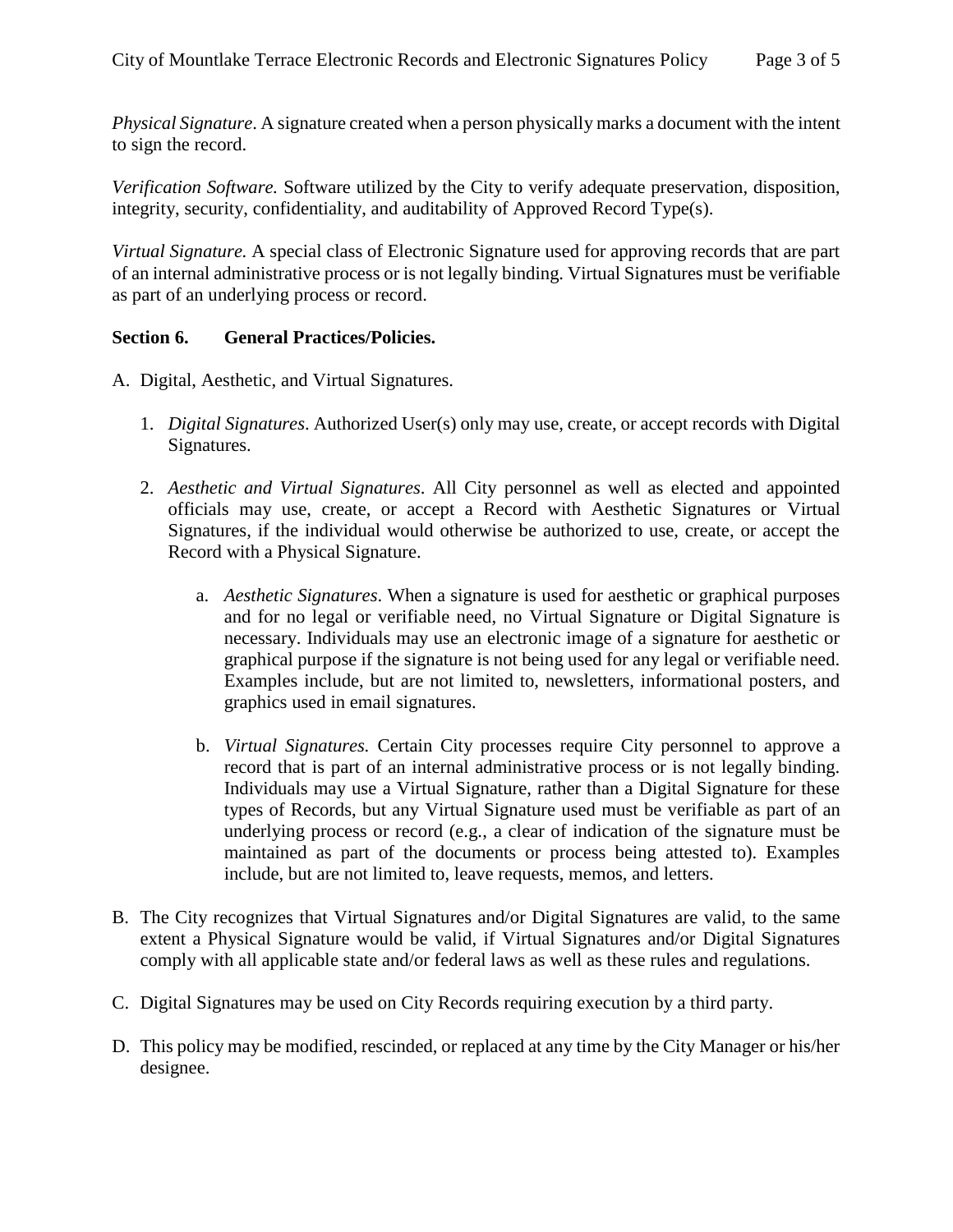- E. Virtual Signatures and/or Digital Signatures cannot be applied using another Authorized User's name and/or signature. Records signed on behalf of another individual by a designee shall user their own Virtual Signature or Digital Signature.
- F. This policy in no way affects the City's ability to conduct a transaction using a physical medium or using Physical Signatures. The City may also require Records to be physically signed on a case-by-case basis.
- G. If a Virtual Signature or Digital Signature is used for interstate transactions or for documents required by the US Federal government, the Virtual Signature or Digital Signature shall comply with the requirements of the Electronic Signatures in Global and Electronic Commerce (ESIGN) Act.

## **Section 7. Verification Software.**

All Digital Signatures used, created, and/or accepted by the City shall be affixed to Records utilizing a Verification Software.

The City shall purchase software and/or contract with a software provider to provide software capable of affixing Digital Signatures compliant with applicable state and federal law. The Verification Software must be capable of ensuring adequate preservation, disposition, integrity, security, confidentiality, and auditability of Electronic Records and Electronic Signatures.

The purchase of Verification Software shall be made pursuant to the City's Purchasing Policies, with a selection process based on compliance with state and federal law; adequate preservation, disposition, integrity, security, confidentiality, and auditability of Electronic Records and Electronic/Digital Signatures; and interoperability and functionality with current city software systems.

#### **Section 8. Records Allowed To Use Digital Signatures.**

- A. Only records identified in these policies and procedures as an Approved Record Type may use, bear, be created, or be accepted with a Digital Signature.
- B. Approved Record Type(s) include:
	- 1. Contracts, agreements, ordinances, resolutions, and other documents that state some contractual relationship or grant some right, with the City Attorney's approval.
	- 2. Engineering and building plans, approvals, permits, and other construction records.
- C. While the City may authorize additional records to be used, created, or accepted with Digital Signatures upon request, staff members should first analyze whether the type of record they wish to electronically sign requires a verifiable Digital Signature or if another type of signature/approval could be used.